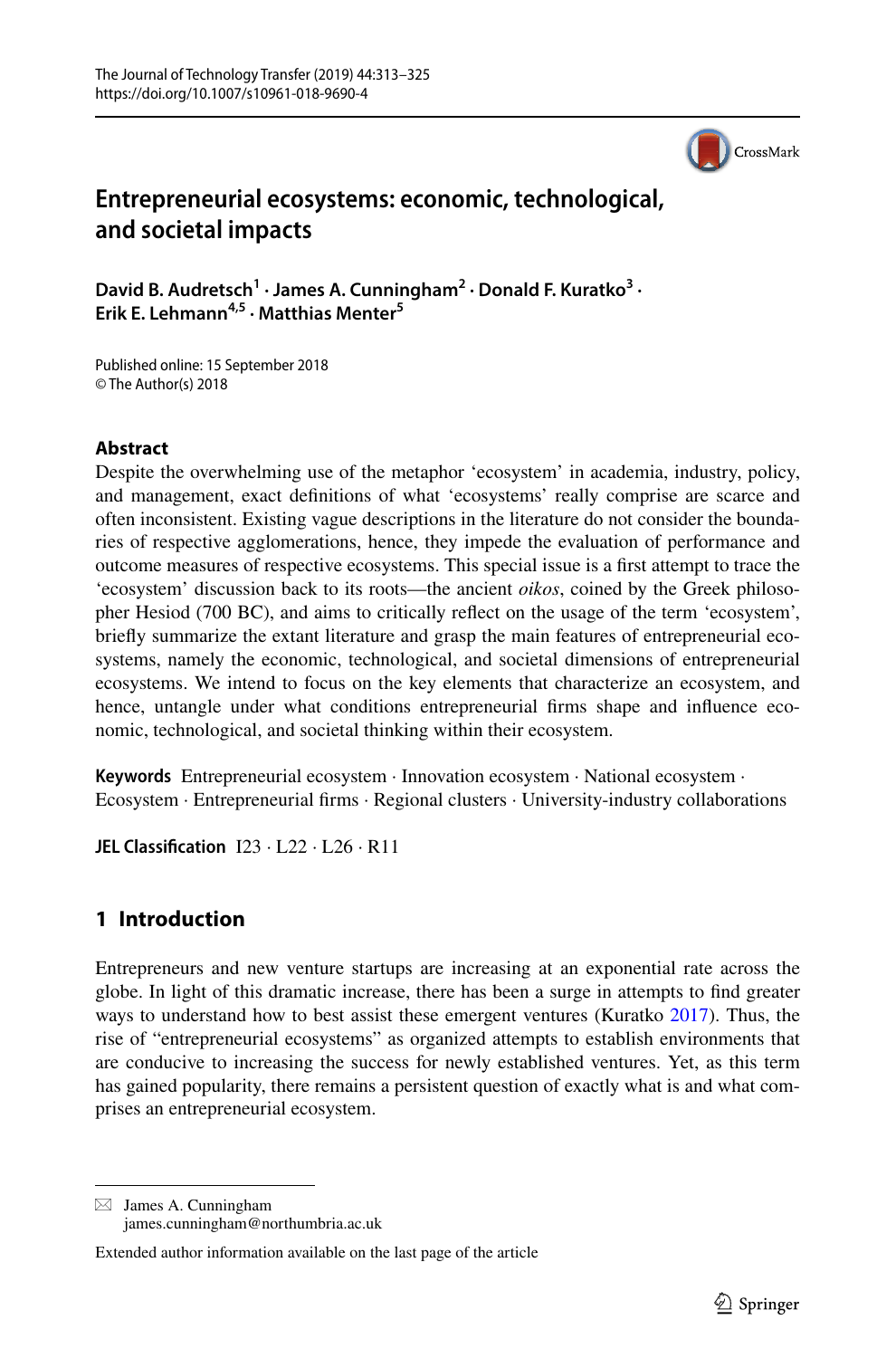The metaphor 'ecosystem' has enjoyed increased popularity in academia, industry, policy, and management as a vehicle to describe, explain, advertise, and convey thoughts, frameworks, and opinions on how economic agents interact with their environment (Acs et al. [2017b;](#page-9-0) Colombo et al. [2017\)](#page-10-0). The underlying idea is that frms do not just compete with each other through well-developed stand-alone strategies to achieve advantages over their rivals, uniquely relying on their own resources, knowledge, and capabilities. In a turbulent and hyperactive business world (D'Aveni [1994](#page-10-1); D'Aveni et al. [2010](#page-10-2); Minà et al. [2016\)](#page-11-1), strategic and competitive advantages are increasingly based on shared resources, network externalities, knowledge spillovers, local endowments, and governmental support, creating a need for concepts beyond the frm specifc competitive advantage approach (Porter [1990\)](#page-11-2). Concepts, which consider not only those actors involved directly in the own frm specifc value chain, like close suppliers, fnanciers or clients, but rather all factors which shape a frm's value chain also in an indirect way, are therefore necessary. Such a view has to enrich the close competitive environment, rethinking existing causal relationships but also encompass physical and intangible assets, like infrastructures, institutions, sources of knowledge and human capital spillovers, and network efects (Audretsch et al. [2016;](#page-9-1) Jackson et al. [2017](#page-11-3); Lehmann and Menter [2016](#page-11-4), [2018](#page-11-5); Kuratko et al. [2017\)](#page-11-6). Drawing from biology, Moore [\(1993](#page-11-7)) pioneered the concept of business ecosystems as a cluster of interrelating actors, like diferent kinds of frms, universities, scientifc parks, and public government that co-exist in a common setting and evolve together like creatures in their ecosystem do. A decade later, scholars have shown their interest in Moore's work [\(1993](#page-11-7), [1997\)](#page-11-8) and the 'ecosystem' metaphor (Iansiti and Levien [2004;](#page-10-3) Adner et al. [2013;](#page-9-2) Isenberg [2010,](#page-10-4) [2014\)](#page-10-5) has set off an avalanche in the 'ecosystem' research.

The overwhelming part of this literature is, explicitly or implicitly, aligned to the analogy of natural ecosystems "as a community of living organisms in conjunction with the nonliving components of their environment, where the 'eco' part of the word is assumed to be related to the environment and 'system' implies the function as a collection of related parts that function as a unit" (Smith and Smith [2015:](#page-11-9)19). Natural ecosystems can be of any size but usually encompass specifc, limited geographic space. In an economic sense, an ecosystem consists of exogenously given components, the environment, and agents acting endogenously together as a system, linked by generating benefts from the interrelationship (Acs et al. [2016](#page-9-3), [2017a](#page-9-4)). Like organisms in nature, diferent kinds of companies, multinational enterprises, small and medium sized and family enterprises, as well as entrepreneurial frms co-exist and co-evolve within their own ecosystem (Moore [1997\)](#page-11-8).

Despite the rapidly growing literature on 'ecosystems', critical voices have challenged whether old wine is sold in new skins (Oh et al. [2016;](#page-11-10) Deog-Seong et al. [2016](#page-10-6)). This literature criticizes the inconsistent use of the term 'ecosystem' and its vague defnition that adds no additional value to the scholarly discourse to existing concepts like 'cluster initiatives', 'triple-helix initiatives' or 'public-private partnerships' (Brown and Mason [2017](#page-10-7)). The metaphor 'ecosystem' refects the tendency in academia to describe the old phenomenon of agglomeration efects of regions (urban, regional, national ecosystems) and industries (agricultural, chemical, manufacturing, media, fnance ecosystems), i.e. clusters either of frms (business, entrepreneurial ecosystems) or activities (service, innovation, digital ecosystems) (see Bruns et al. [2017\)](#page-10-8). The economic causes and consequences of agglomeration efects in academia date back at least to Alfred Marshall's ([1890\)](#page-11-11) *Principles of Economics*, which were based on earlier work of Von Thünen ([1826\)](#page-12-0) and List [\(1841](#page-11-12)). More recent analyses include Nelson and Winter [\(1982](#page-11-13)). Since then, the concentration of activities within regional boundaries has fascinated scholars like Porter ([1990\)](#page-11-2) among others, and has stimulated considerable subsequent academic research (Acs et al. [2016,](#page-9-3) [2017a,](#page-9-4) [b](#page-9-0)).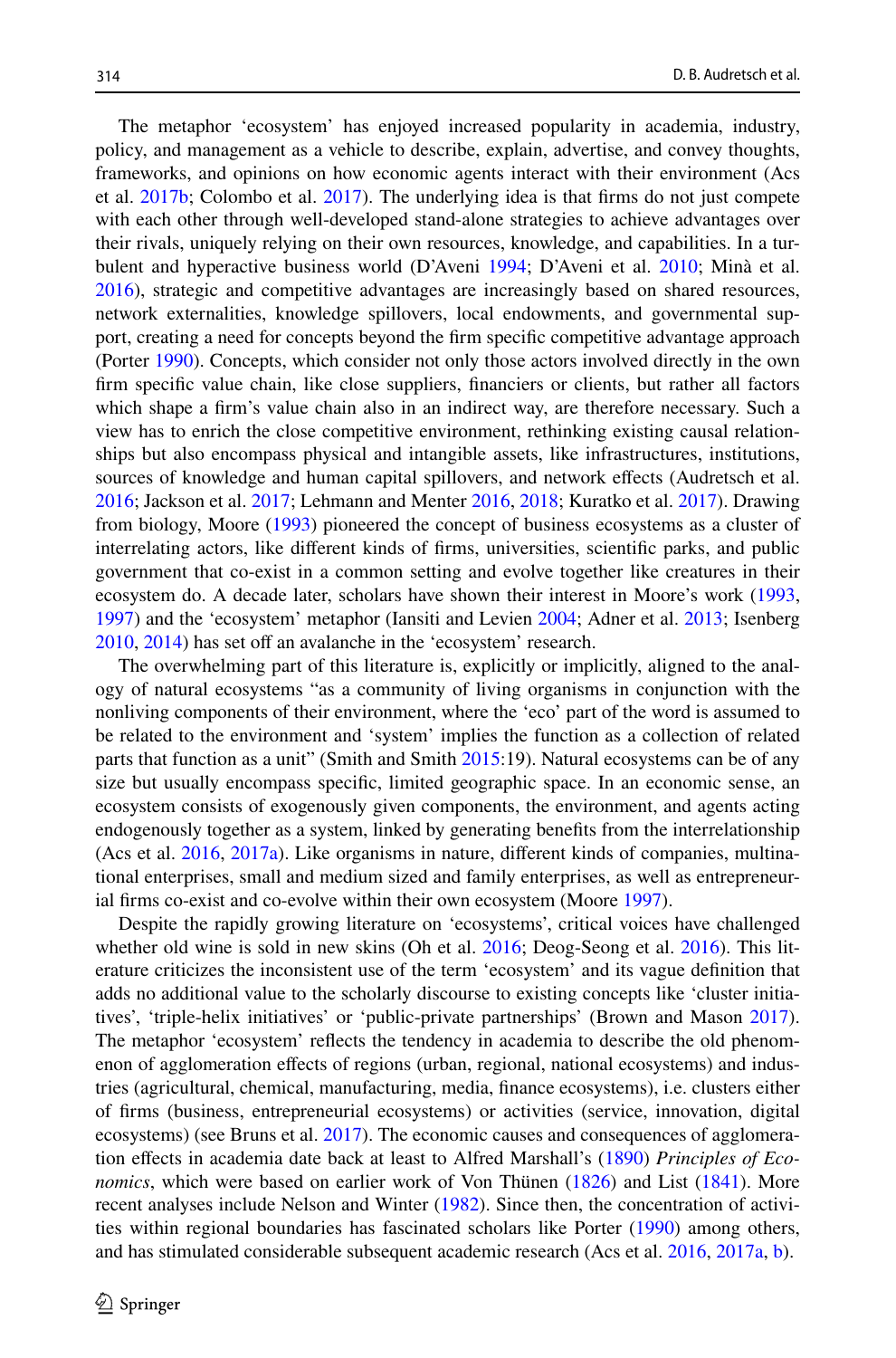The attention on ecosystems and the intellectual ferment that it has generated in the last decades motivates the need to go back to lineages of the ecosystem metaphor and to shed some light to this exploding topic in academia (see Fig. [1](#page-2-0)). This special issue aims to briefy summarize the extant literature and to identify and articulate the main features of ecosystems, namely the economic, technological, and societal dimensions of ecosystems, as identifed by Hesiod, who coined the term 'ecosystem' about 700 BC. We intend to focus on the key elements that characterize an ecosystem, and hence, untangle under what conditions entrepreneurial frms shape and infuence economic, technological, and societal thinking within their ecosystem.

The remainder of this paper is structured as follows. The next section provides a brief overview of the increasing popularity of the 'ecosystem' metaphor. In section three, we focus on the Greek philosopher *Hesiod*, who coined the metaphor 'ecosystem' and we also refer to his analytical work on resource allocation and efficiency in a bounded area, the *oikos*. We take his framework as an organizing structure for the selected papers in this special issue, which are introduced in section four. Section five outlines fruitful avenues of future research on the topic 'ecosystem'. A fnal section concludes.

#### **2 The popularity of ecosystems**

Iansiti and Levien [\(2004](#page-10-3)) used the 'ecosystems' metaphor introduced by Moore [\(1993](#page-11-7)), and since then the ecosystem literature has gained increasing popularity in business, management, and policy. The number of publications drawing on the 'ecosystem' metaphor exploded since then (see Fig. [1\)](#page-2-0), and national and local governments praise their countries or cities as constituting vibrant 'ecosystems', while managers of incubators, accelerators, or research parks are now managers of an 'ecosystem'.

However, this explosion of articles comes at a cost. The problem any researcher faces in analyzing an ecosystem is one of defnition. A question that is often asked but rarely answered, at least satisfactorily, is what actually constitutes a *bona fde* ecosystem. Is an



<span id="page-2-0"></span>**Fig. 1** Studies focusing on 'Ecosystems' Source: Google Scholar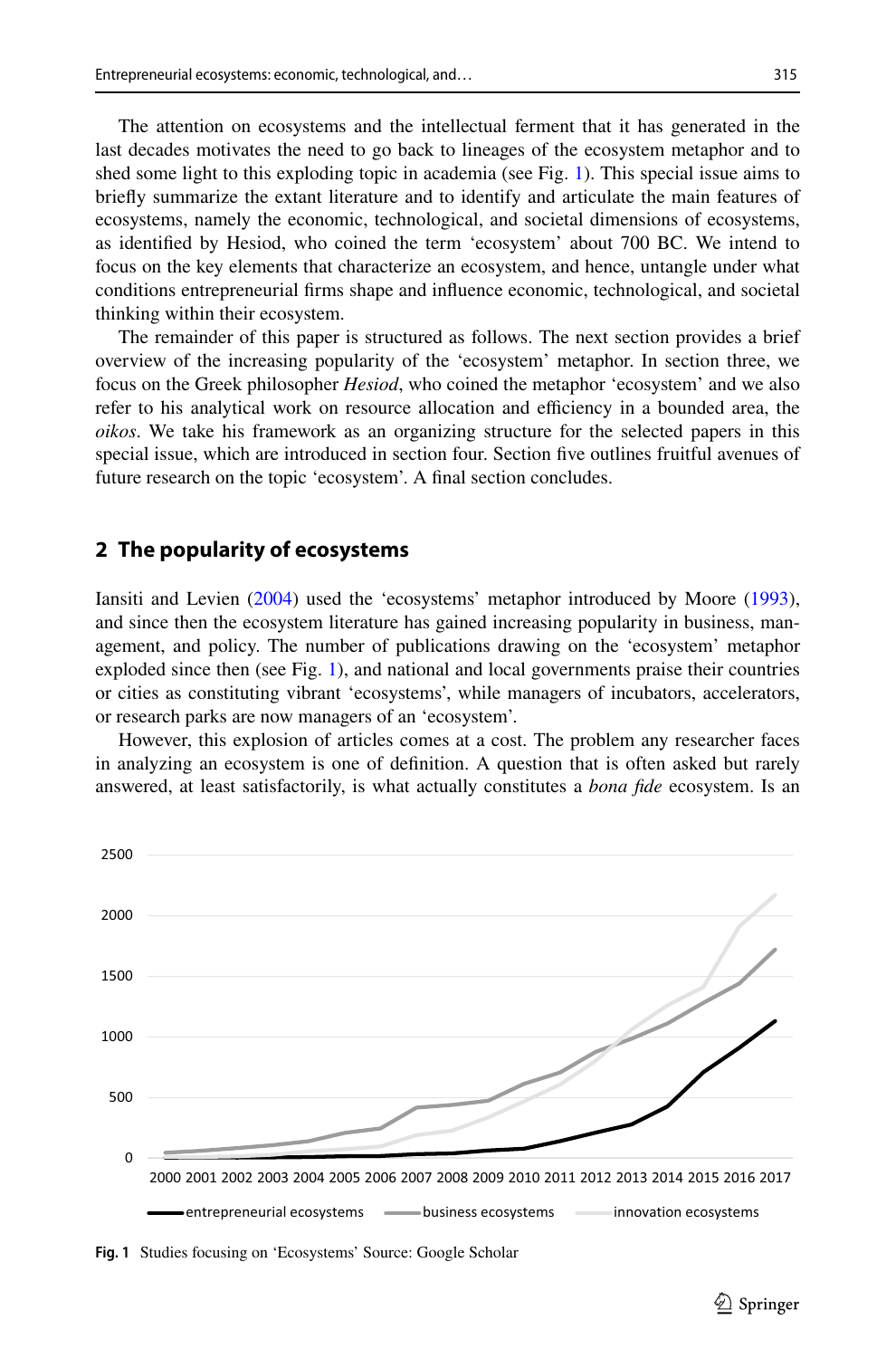ecosystem described by its economic activities, 'innovation ecosystem' (Acs et al. [2016](#page-9-3)), by its actors, 'entrepreneurial ecosystems' (Stam [2017a](#page-11-14), [b](#page-11-15)), or by its boundaries, 'national ecosystems' (Acs et al.  $2017a$ , [b\)](#page-9-0)? The fact that this question is so difficult to answer may be one reason that there exists no 'theory' of the ecosystem and despite eluding a precise defnition, the ecosystem literature sufers from a lack of development and chronic inconsistency. Any metaphor, like the 'ecosystem' metaphor can be pushed too far, and should be expected to elicit some critical responses. The 'ecosystem' is often treated as a metaphor for a special kind of network and network externalities, for a certain market or niche, for the complementarity of physical, human, and intellectual assets, or even for the externalities of certain activities. While applying the 'ecosystem' metaphor as an analogy to natural systems, critical questions still remain unanswered, like the spatial and virtual boundaries of an 'ecosystem', the governance aspects of 'ecosystems' (Rampersad [2016](#page-11-16)), or if 'ecosystems' are artifcial or built from scratch (Colombo et al. [2017\)](#page-10-0).

One explanation of the puzzle posed by the recent ascendance of ecosystems as a widely accepted and used metaphor in business and management is its general broadness and multi-disciplinarity (Autio et al. [2018](#page-9-5)). Only a small percentage of this research, if at all, is found in subfelds where specifc and codifed knowledge, like mathematics, statistics, or economics, is required. The market for scientifc concepts and their real life applications is characterized by trends, path dependencies and thus follows the concept of a life cycle. New concepts and metaphors in academia often gain a high attention in the initial state, attracting more and more interest, become an academic 'hot spot' and then almost burn up. Another explanation is the emergence of natural ecosystem in the recent public debate on sustainability and environmental protection, as something important for the planet. Thinking in terms of 'ecosystems' may also refect the importance of a topic, like 'business ecosystems' (Moore [1993,](#page-11-7) [1997](#page-11-8)), 'digital ecosystems' (Sussan and Acs [2017](#page-11-17)), 'university ecosystems' (Hayter [2017;](#page-10-9) Wright et al. [2017](#page-12-1); Meoli et al. [2017;](#page-11-18) Colombelli et al. [2017](#page-10-10)) or 'fnancial ecosystems' (Cumming et al. [2017;](#page-10-11) Ghio et al. [2017\)](#page-10-12) to name just a few of them.

Metaphors are often an 'invitation to see the world' (Barrett and Coperrider [1990\)](#page-10-13), serving as a means to 'generate alternative social realities' (Tsoukas [1991\)](#page-11-19) and can be broadly defned as 'a way of thinking and a way of seeing' (Morgan [1983\)](#page-11-20). Relying on metaphors is evident in the unrelenting search for new ideas and concepts from the most varied felds in business and management, in particular, when there is no substantial new to add (Kamoche et al. [2003](#page-11-21)). In this way, the metaphor of 'entrepreneurial ecosystems' has been mapped on to the environmental context in order to help us see entrepreneurial activities in a new light, thus generating useful insights into the phenomenon of 'entrepreneurship', and the terminus 'entrepreneurship' could be substituted for other ecosystems, like digital, business, or innovation.

While revealing certain truths, metaphors conceal other truths. The 'entrepreneurial ecosystem' metaphor is a vehicle for carrying us to larger insights into individual and collective action in the feld of entrepreneurship, when the outcome of the action is rather unforeseen and unpredictable and the activity itself matters, at least for the interconnected actors. The instruments that entrepreneurs, policymakers, and managers of connected companies play are their metaphors for organizing the entrepreneurial ecosystem.

Entrepreneurial researchers have continued to demonstrate a healthy concern for creativity as they approach problems and issues in entrepreneurship. This is evident in the unrelenting search for new ideas and metaphors emanating from a broad and diverse range of research felds, such as the natural sciences. However, despite the many attempts to point out the analogy to the natural sciences, it is almost overseen that the metaphor of 'ecosystems' was coined by the Greek philosopher Hesiod (about 700 BC). Today, the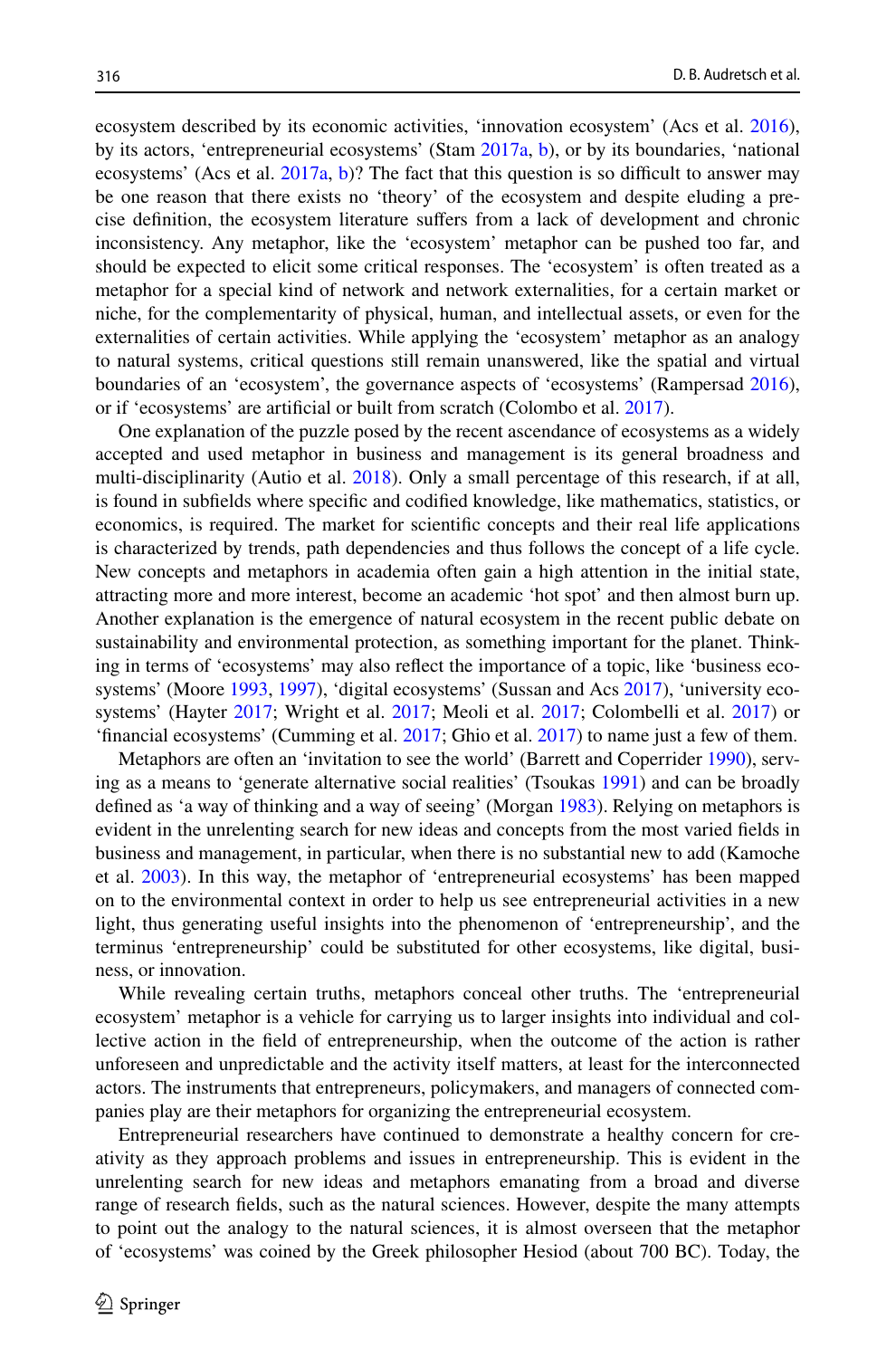thoughts of Hesiod are almost forgotten and the metaphor 'ecosystem' is used as an analogy of 'natural ecosystems', neglecting the historical roots of this terminus (Colombo et al. [2017\)](#page-10-0). Hesiod described how resources should be allocated efficiently within households. In ancient Greece, such a household was named *oikos* (οἶκος) and the prefx 'eco' in 'ecology' and 'economy' originates from them. An *oikos* represented the basic economic unit of society in ancient Greek city-states, a self-sufficient and autarkic unit encompassing not only diferent people, materials, and goods, but also diferent activities under the governance of the despot as an institution (see Colombo et al. [2017\)](#page-10-0). A well-developed *oikos* allocates resources in the way to support value creation for economic, technological, and societal benefts. This special issue is a frst attempt to trace the 'ecosystem' discussion back to its roots—the ancient *oikos*. The critical dimensions, as identifed by Hesiod nearly 3000 years ago, represent the organizing structure for the papers included in this special issue: the economic, technological, and societal dimensions of ecosystems.

## **3 Economic, technological, and societal impacts of entrepreneurial ecosystems**

An ecosystem is self-defned by boundaries, where the species within live together in autarky. The boundaries could be physically or not, but are associated with entry and exit barriers. The species, agents, absorb the necessary resources from the ecosystem and also produce critical resources for others, which spillover within and beyond the boundaries of the ecosystem.

*Economic impacts* refer to the anticipated increase in locational capital wealth and prosperity and how entrepreneurial ecosystems generate and create value. Due to the regional agglomeration of local factors and resources and their entrepreneurial exploitation as well as associated spillover efects, entrepreneurial ecosystems can contribute to a region's vibrancy, sustainability, and viability. Ultimately, entrepreneurial ecosystems create competitive advantages and value for individual frms and sectors, and hence shape regional innovation outcomes (Cunningham et al. [2018\)](#page-10-14). Economic impacts and successes also support the development of national and regional reputation of entrepreneurial ecosystems that, in turn contribute to attracting fnancial and human capital and other resources into the ecosystem. Ecosystems difer from each other by their production structure, as entrepreneurial ecosystems difer from business ecosystems, while the underlying production structure of entrepreneurial ecosystems remains a black box.

Ecosystems are often seen as an essential part of the economy, and the metaphor is often used to replace the traditional term of "markets". Entrepreneurial ecosystems create and operate markets and thus a theory of the economic impact of entrepreneurial ecosystems should help to explain how entrepreneurial ecosystems arise and how they work. A general theory of the economics of entrepreneurial ecosystems difers from traditional neoclassical economics in a number of critical areas. Ecosystems are multi-frm, multi-product markets, with markets, which may almost exist in future times. Such multi-frm, multi-product combinations could not be captured by standard market economy theory, described by market structure, entry, and exit barriers, an underlying production structure (the technological pillar), and the degree of rivalry.

The degree of rivalry and competition is the second point where ecosystems difer from traditional markets. Ecosystems are by defnition characterized by cooperation and network externalities to exceed quasi-rents and less by rivalry and competition and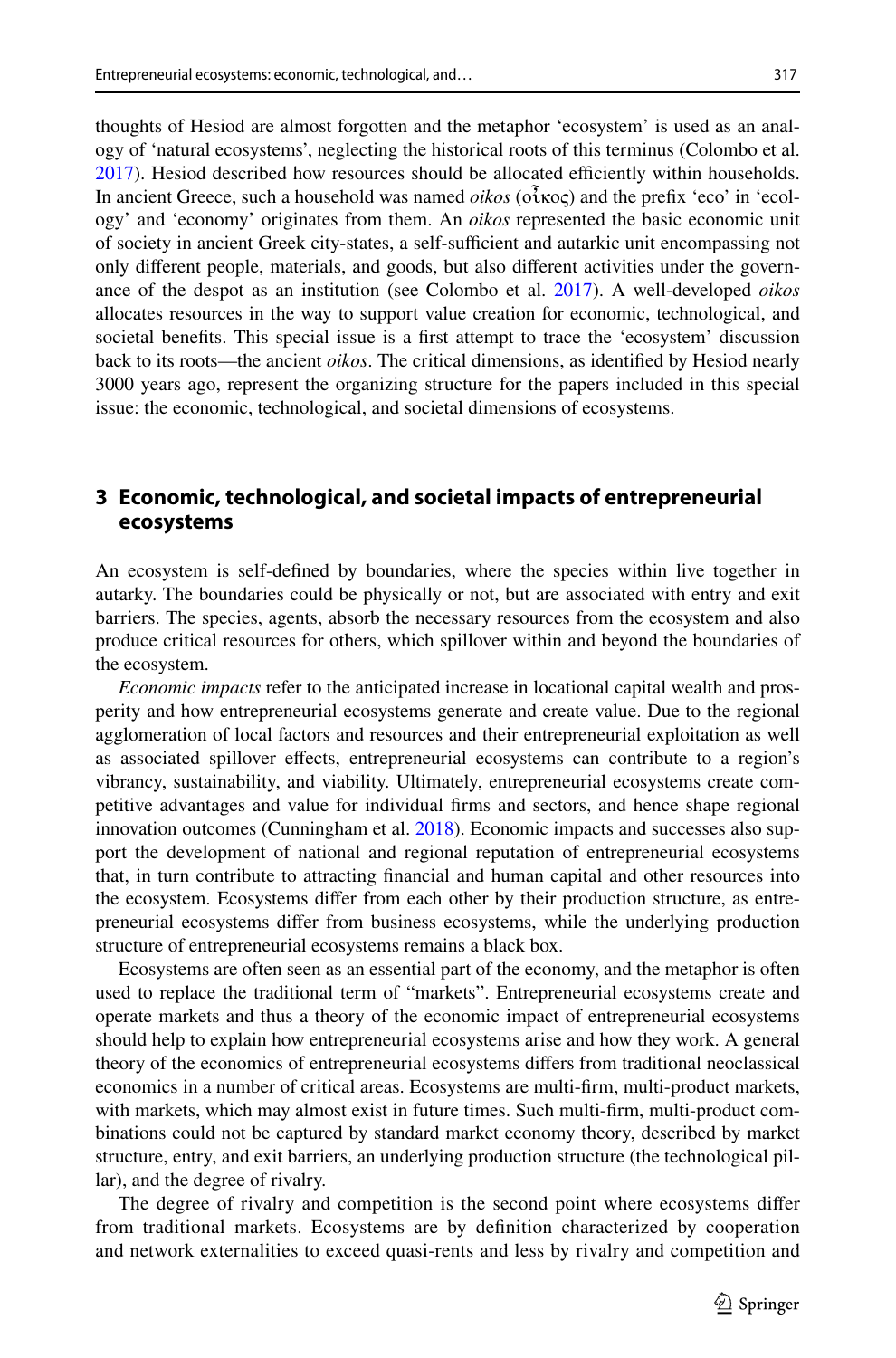individual or frm level proft maximization. Another aspect refers to the kind of competition. Agents operating in ecosystems may be competitors for scarce resources and clients. Simple theories based on either price or quantity could not adequately describe and refect the kind of competition. Standard economic theory also fails when proft maximizing could not be assumed for the agents involved, like public institutions. Then the question of the most relevant actors arises. This, fnally, raises the question about governance issues (Colombo et al. [2017](#page-10-0); Cunningham et al. [2017b](#page-10-15)). (Perfect) market theory assumes the 'invisible hand' governing the diferent agents by coordinating and motivating via the price mechanism.

*Technological impacts* relate to regional innovation mechanisms, i.e. the efficiency how innovation is pursued and realized. The efficient transformation of ideas and inventions to innovative products and services is crucial and dictates technology transfer and innovation processes. Some of these ideas have the potential to be disruptive in nature and in execution. Respective processes in turn infuence the competitive positioning of a region and may encourage or discourage entrepreneurial behavior (Kuratko et al. [2017\)](#page-11-6). Social impacts are associated with networks among a range of actors that participate in entrepreneurial ecosystems. Due to the co-existence of new ventures, small and medium sized as well as large frms (Bhawe and Zahra [2017\)](#page-10-16), as well as universities and research institutions (Audretsch and Link [2017](#page-9-6)) within such ecosystems, respective agglomerations or networks (Audretsch and Belitski  $2017$ ) have to be governed and organized to enable efficient knowledge fows and value creation processes within these ecosystems (Cunningham et al. [2018](#page-10-14); Colombo et al. [2017\)](#page-10-0). While the almost descriptive literature of entrepreneurial ecosystems puts a lot of emphasis on the role of intermediate inputs—the local labor force, production and absorption of spillovers, and non-market interactions—the technological dimension of entrepreneurial ecosystems needs a more precise formulation and modulation of how inputs are transformed to outputs, which parts of the pillars are complementary choice variables and which are substitutes (Roberts [2004](#page-11-22)).

It may be tempting to specify an aggregate production function, like a standard growth model that directly links input to output factors as customary to measure total factor productivity. In the case of entrepreneurial ecosystems, such a standard simplifcation is not adequate for several reasons. The frst is because the input-output relations are often multiple, and multiple inputs create multiple outputs. The second is because inputs and outputs cannot be clearly defned. Entrepreneurial frms and new venture creation serve as important inputs to entrepreneurial ecosystems in order to penetrate the knowledge flter but are also performance measures (Stam [2017b\)](#page-11-15). Another aspect that is almost neglected relates to the boundaries of an (entrepreneurial) ecosystem: whether there exists a spatial dimension of the ecosystem to defne, who is in and who is not, whether the dimension is real or virtual. Analyzing the economic impact does not make sense when the boundaries are not clearly defned (Stam [2015](#page-11-23)).

Finally, an entrepreneurial ecosystem, as any ecosystem, has to fulfll two tasks—to generate value for the ecosystem and to distribute the value among the members of the ecosystem (Clarysse et al. [2014](#page-10-17); Stephen et al. [2012](#page-11-24); Vargo and Lusch [2010\)](#page-11-25). While the economic and technological dimensions try to provide answers on the creation of value in entrepreneurial ecosystems, the third pillar, the societal dimension is concerned about the second question.

*Societal impacts* therefore refer not only to monetary but also to non-monetary outcomes, i.e. the social boundaries among entrepreneurial ecosystem actors. The social benefts can spillover into the delivery of new products and services that are benefcial for society. The benefts and impacts may also relate to collective value creation and public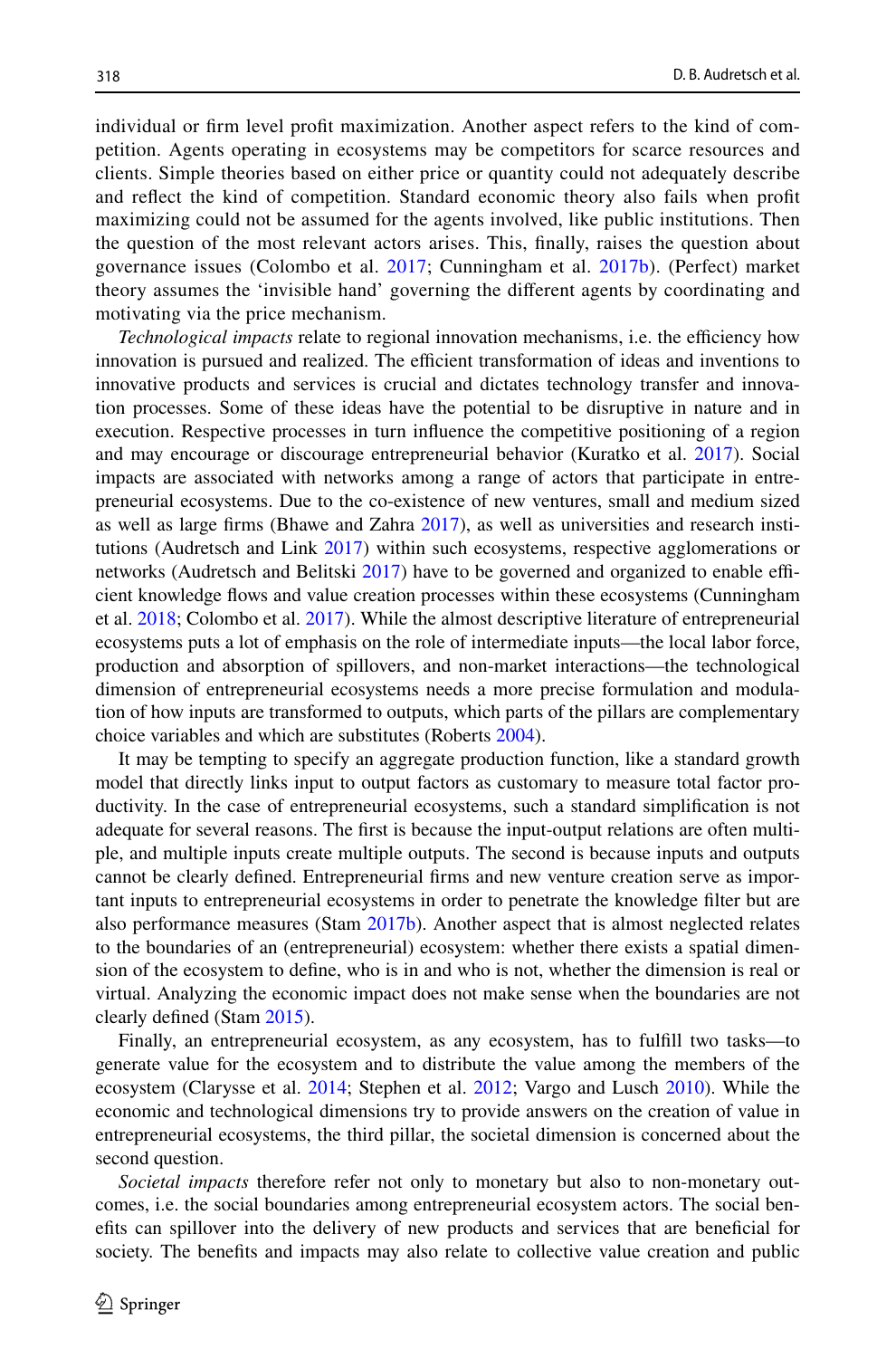good impacts (see Cunningham et al. [2018](#page-10-14)). The papers in this special issue ft within these three pillars of entrepreneurial ecosystems, as briefy introduced in the next section.

### **4 Themes and contributions**

The frst paper, by Fudickar and Hottenrott ([2018\)](#page-10-18), is entitled *Public Research and the Innovation Performance of New Technology Based Firms*. Publicly funded scientifc research in entrepreneurial ecosystems has gained an increased importance for science and entrepreneurship policy. As academic research is expected to fow and spillover across an entrepreneurial ecosystem, this study examines the economic impact of direct interactions with public research institutions on new technology-based firms (NTBFs) innovation success. Taking a large sample of NTBFs in Germany, the authors fnd that those frms engaging in such knowledge interactions are more likely to introduce new products and services to the market. Highlighting the importance of absorptive capacities, the authors further suggest that continuous informal interactions complement formal ones in the absence of own R&D activity. The results thus support the argument that public research plays a key role in knowledge and technology transfer and eventually for innovation in entrepreneurial ecosystems.

The second paper entitled *The Organisational and Geographic Diversity and Innovation Potential of EU*-*funded Research Networks* by Nepelski et al. ([2018\)](#page-11-26), also investigates how public funding of research afects the systemic conditions of entrepreneurial ecosystems. Utilizing a sample of 603 collaborative research projects supported by European Commission Framework Programmes (FP), the authors assess the innovation outcomes of FP projects in ICT and fnd that innovations developed by research networks with a higher organisational diversity have more commercial potential. Thus, policies improving systemic framework conditions of entrepreneurship ecosystems through the creation of institutionally diverse research networks can have benefcial efects on the commercialization potential of innovations developed in FP projects. In contrast, research networks with a wider range of internationally dispersed research partners seem to be more likely to have less innovation potential.

Universities as key actors within the entrepreneurial ecosystems not only disseminate knowledge, but also commercialize knowledge themselves through academic spinofs. Civera et al. [\(2018](#page-10-19)) study the post-entry internationalization of academic spinofs in terms of international sales in their paper *Do Academic Spinofs Internationalize?*. Matching a sample of 508 Italian academic spinofs established between 1999 and 2014 with 404 comparable non-academic innovative start-ups, the authors fnd that university spinofs are more prone to internationalize than their non-academic counterparts. Considering the economic, societal, and technological impact of academic spinofs, the authors argue that internationalized universities might act as intermediaries of internationalization, representing the feeders of entrepreneurial ecosystems that provide trained entrepreneurs with access to their knowledge and technologies.

The commercialization of knowledge as well as the associated transformation of inventions to innovations is a crucial measure of success within entrepreneurial ecosystems. In their study *Patent*-*based Investment Funds: From invention to innovation*, Jarchow and Röhm ([2018\)](#page-11-27) investigate the phenomenon of patent-based investment funds as a new type of intermediary in the knowledge spillover process, which could facilitate the transformation from invention to innovation within entrepreneurial ecosystems. Using a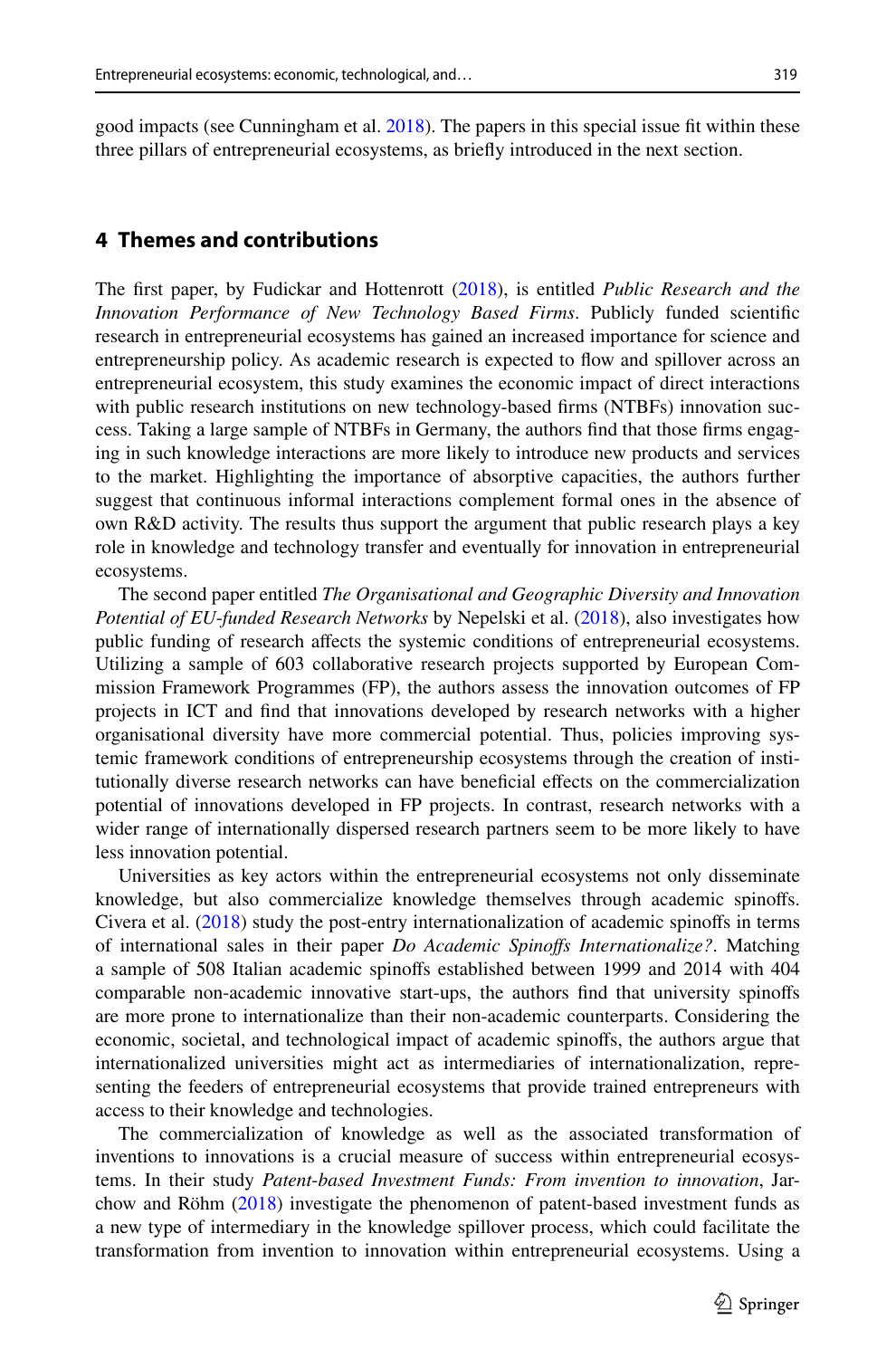qualitative research design, the authors fnd common characteristics of funds' activities, which decrease knowledge flters and fll the fnancing gap in the early stages of technology development, and propose a classifcation of commercialization strategies, linking those to a specifc set of invention characteristics. This paper thus disentangles part of the technological impact of patent-based investment funds and emphasizes the need to potentially adjust path-specifc activities according to the technology's characteristics in order to choose the best way of commercialization within an entrepreneurial ecosystem.

In their study *Stimulating Academic Patenting in a University Ecosystem: An Agent*-*Based Simulation Approach*, Backs et al. [\(2018](#page-10-20)) explicitly focus on the actual patenting process within a university ecosystem. As institutions within university ecosystems such as technology transfer offices shall facilitate and promote patenting activities and entrepreneurship, respective impacts on the commercialization process are crucial to identify. Utilizing an agent-based simulation approach, the authors propose an evaluation measure that is meant to stimulate academic patenting and, subsequently, the foundation of spin-of companies relying on such patents. These technological impacts of agent-based simulations in turn afect perceived opportunities taken by researchers and practitioners and that ultimately foster university-industry cooperation and academic spin-ofs.

The next paper *Having Friends in High Places: An Empirical Study on Social Boundaries in Entrepreneurial Ecosystems* by Neumeyer and Santos ([2018\)](#page-11-28), studies the societal impacts of entrepreneurial ecosystems. Advancing a social network perspective, the authors model the entrepreneurial ecosystems of two municipalities through a diverse network of entrepreneurs, investors, and institutional leaders. The results suggest that entrepreneurial ecosystems consist of diferent social clusters, forming boundaries along venture type (e.g. high-growth, lifestyle), type of support institution (e.g. university, government agency), gender, and ethnicity. This study thus supports the increasingly prominent role that the underlying structure assumes in dynamic ecosystem behavior, but raises new questions about its temporal and contextual boundary conditions.

Our fnal paper *Evaluating and Comparing Entrepreneurial Ecosystems using SMAA and SMAA*-*S* by Corrente et al. ([2018\)](#page-10-21), focuses on the entrepreneurial ecosystem as a set of interdependent and coordinated factors in a territory enabling entrepreneurship. The paper addresses the lack of empirical analysis that discriminates between factors according to their importance. Producing a probabilistic ranking through the application of an accurate, robust, and reliable measurement technique, namely Stochastic Multicriteria Acceptability Analysis (SMAA), to obtain a comparison among entrepreneurial ecosystems, the results show that the most relevant entrepreneurial ecosystem factors enabling the birth and activity of high-growth start-ups, and so impacting on technology, economy and society, can be identifed in cultural and social norms, government programs, and internal market dynamics.

### **5 Future avenues of research**

The papers in this special issue have provided further empirical insights into the economic, technological and societal impacts of entrepreneurial ecosystems. Future research should specifcally focus on the creation, governance, and sustainability of entrepreneurial ecosystems. How are entrepreneurial ecosystems actually created and how is self-sufficiency achieved as part of an *oikos* that support the distributed value creation for economic,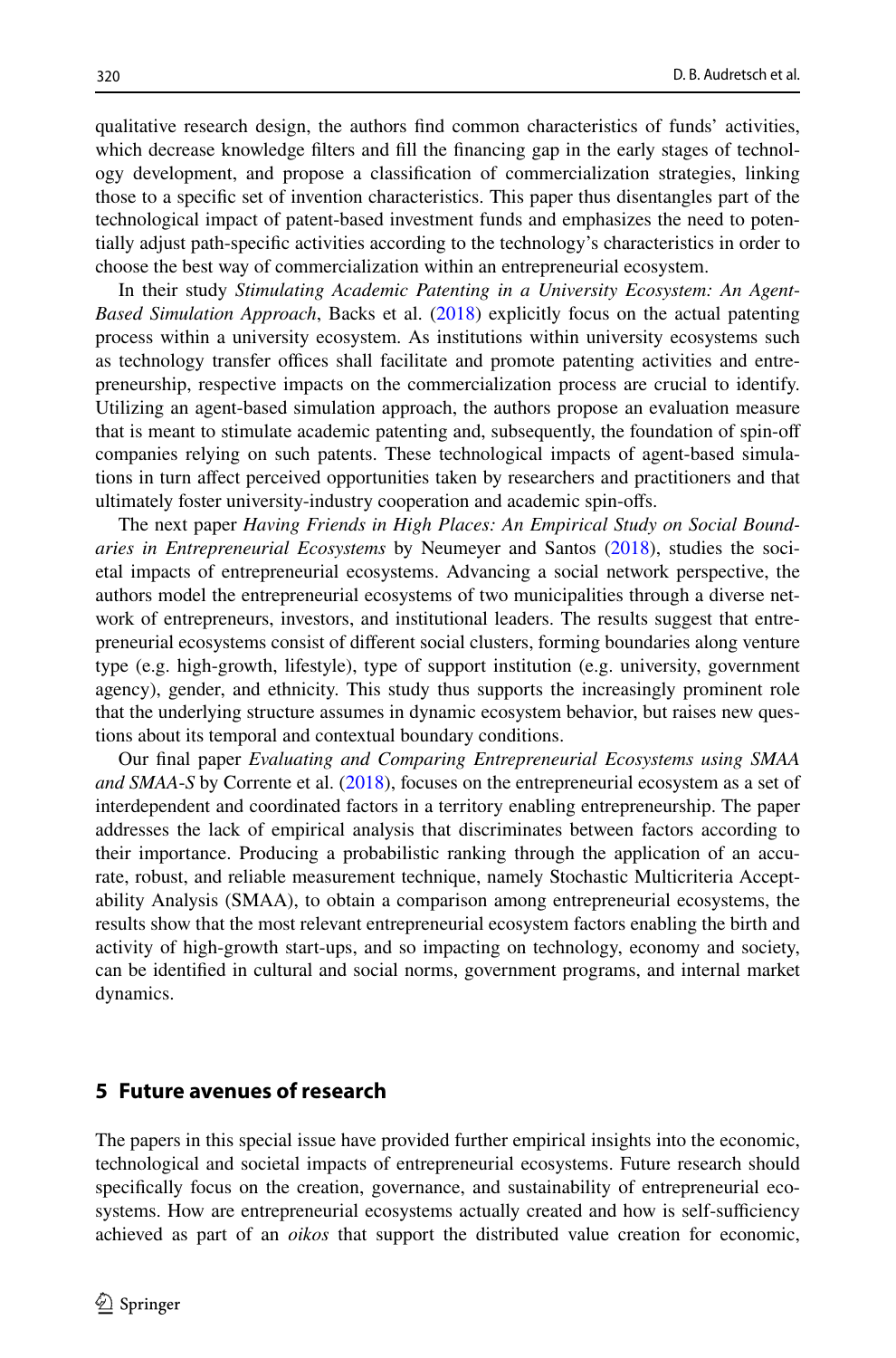technological, and societal benefts? Moreover, how replicable are entrepreneurial ecosystems across diferent sectoral, technology, geographic, regulatory and legal environments.

Another challenging and important issue within the ecosystem literature refers to the actual boundaries of entrepreneurial ecosystems. A better and deeper understanding of the boundaries is essential to appropriately evaluating the performance, output, and impact of respective ecosystems. As existing studies have mainly considered one specifc context, future studies should apply cross-country, cross-industry, cross-societal research designs. In addition to that, advancing the array of appropriate evaluation tools and methodologies to evaluate the performance, vibrancy, stability and resilience of an entrepreneurial ecosystem is necessary.

There is a need for micro level analysis of entrepreneurial ecosystems and as part of an *oikos* how diferent actors, materials, and goods can be organized in a sustainable and optimal manner—formally and informally—to achieve benefcial outcomes individually and collectively (see Cunningham and O'Reilly [2018](#page-10-22)). For example, is it the same group of individual actors that drives the development of ecosystems, irrespective of the geographical context, or do external shocks or perceived or actual threats instigate the creation of an entrepreneurial ecosystem? What role do individuals play in shaping the creation, evolution and sustainability of entrepreneurial ecosystems? For example how do scientists in the principal investigator role for large publicly funded research drive cohesion and collective value creation for the beneft of all ecosystem actors? How do TTO directors, public research lab directors and those in leadership position in state and regional support agencies infuence the policy, specifc policy instruments to support embryonic ecosystems? What roles do trade and industry associations play at a micro level in shaping perceptions of entrepreneurial ecosystem?

An interesting and challenging research avenue would be to explore the entry and failure of frms in established entrepreneurial ecosystems. The entry of new frms can be benefcial to building the capability and capacity of entrepreneurial ecosystems but may have some unintended consequences. Similarly, frms that fail in an entrepreneurial ecosystem can undermine the perceived reputation success and potentially destroy individual and collective value. A potential beneft of frm failure is that it frees up resources and capital to be deployed on new opportunities that will create value. However, from the growing body of research on entrepreneurial failure (see Cardon et al [2011;](#page-10-23) Simmons et al. [2018](#page-11-29); Walsh and Cunningham [2016\)](#page-12-2) it has individual impacts for entrepreneurs. Future research could examine some of these issues and how regenerative entrepreneurs utilize the entrepreneurial ecosystem to create a new business venture? Moreover, how do serial entrepreneurs also leverage entrepreneurial ecosystems to exploit market opportunities? Empirical studies should further investigate how and when entrepreneurial ecosystems.

The societal dimensions and impact of entrepreneurial systems are under researched. There is a rich array of themes that need to be explored as the societal impacts tend to be considered as less important than economic or technological impacts. Some potential areas of research could focus on how social enterprises support and contribute to the governance and functioning of entrepreneurial ecosystems. How does entrepreneurial diversity—immigrant, youth, people with disability, female etc (see Bewaji et al. [2015;](#page-10-24) Carter et al [2015;](#page-10-25) Van Niekerk et al. [2006\)](#page-11-30)—contribute to the creation and sustainability of entrepreneurial ecosystems? How does an entrepreneurial ecosystem beneft them in realizing their entrepreneurial ambitions?

More critical analyses are needed in order to streamline the proliferated discussion on entrepreneurial ecosystems and add further to the literature beyond selling old wine in new skins. This requires new theoretical developments drawn from a wider range of disciplines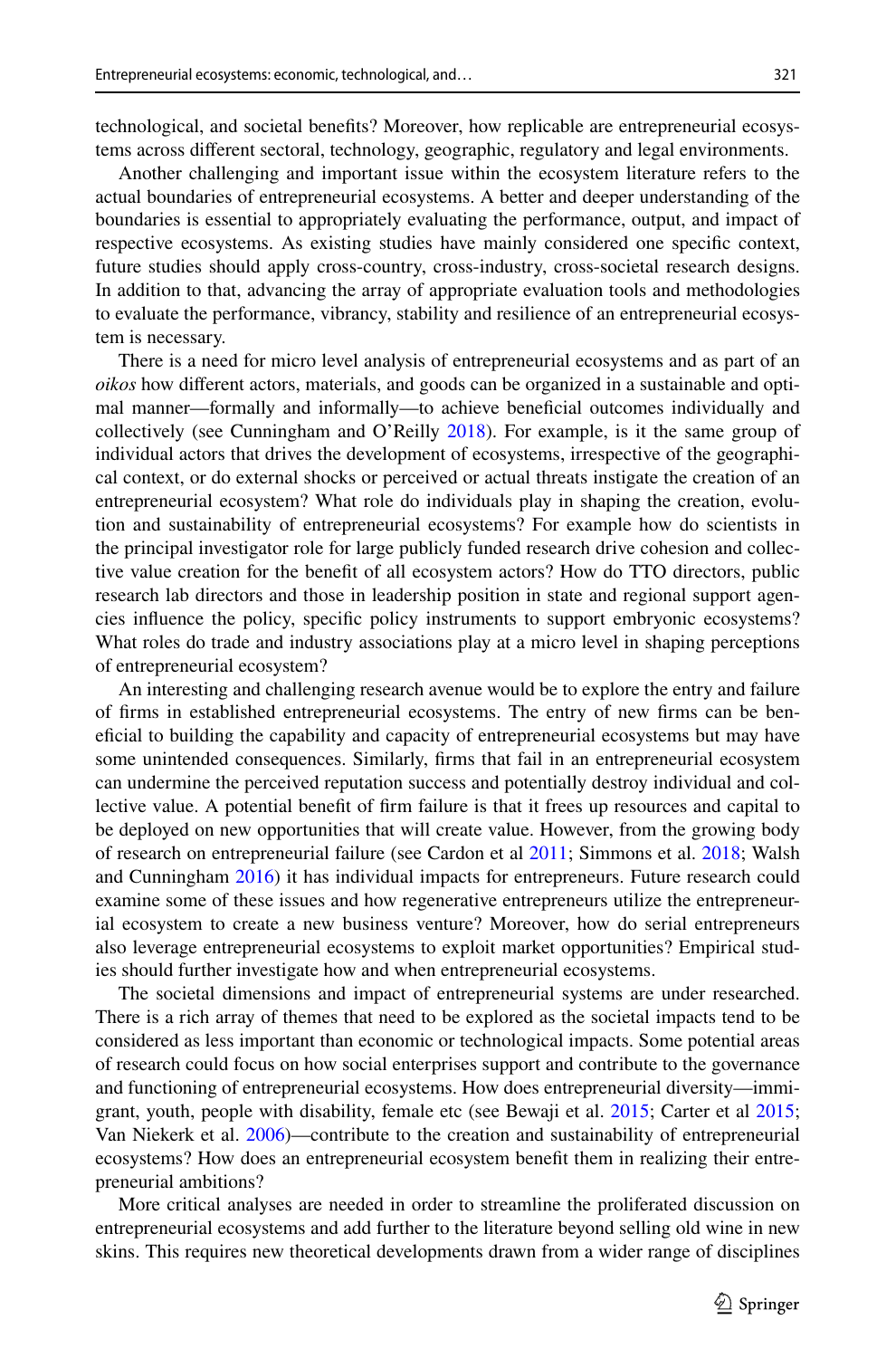that provide further underpinning with respect to the creation, evolution, and impact of entrepreneurial ecosystems. This is turn requires further empirical studies to test these theoretical perspectives and to do so using a wider range of methodological approaches (see Cunningham et al. [2017a](#page-10-26)).

#### **6 Conclusion**

Despite the rapidly growing literature on 'ecosystems', there is literature that criticizes the inconsistent use of the term 'ecosystem' and its vague defnition that adds no additional value to the scholarly discourse. Therefore, we focused on the key elements that characterize an ecosystem, and hence, attempted to untangle under what conditions entrepreneurial frms shape and infuence economic, technological, and societal thinking within their ecosystem. This special issue serves as an attempt to address existing inconsistencies in the usage of the term ecosystem, stimulate a more critical refection on entrepreneurial ecosystems as well as highlight the economic, technological as well as societal impacts of entrepreneurial ecosystems. Due to the explosion of studies related to ecosystems, an assessment of recent developments and an understanding of the state-of-the-art is crucial in order to further add to the existing literature on entrepreneurial ecosystems. It is our hope that this special issue shall thus serve as a guidance and critical refection for scholars interested in this feld of study.

**Acknowledgements** Professor James A Cunningham wishes to acknowledge funding support of Science Foundation Ireland (SFI) and co-funding under the European Regional Development Fund under Grant Number 13/RC/2073. The authors wish to acknowledge the support of Professor Albert N. Link and all the reviewers for this special issue.

**Open Access** This article is distributed under the terms of the Creative Commons Attribution 4.0 International License ([http://creativecommons.org/licenses/by/4.0/\)](http://creativecommons.org/licenses/by/4.0/), which permits unrestricted use, distribution, and reproduction in any medium, provided you give appropriate credit to the original author(s) and the source, provide a link to the Creative Commons license, and indicate if changes were made.

#### **References**

- <span id="page-9-3"></span>Acs, Z. J., Audretsch, D. B., Lehmann, E. E., & Licht, G. (2016). National systems of entrepreneurship. *Small Business Economics, 46*(4), 527–535.
- <span id="page-9-4"></span>Acs, Z. J., Audretsch, D. B., Lehmann, E. E., & Licht, G. (2017a). National systems of Innovation. *Journal of Technology Transfer, 42*(5), 997–1008.
- <span id="page-9-0"></span>Acs, Z., Stam, E., Audretsch, D. B., & O'Connor, A. (2017b). The lineages of the entrepreneurial ecosystem approach. *Small Business Economics, 49*(1), 1–10.
- <span id="page-9-2"></span>Adner, R., Oxley, J. E., & Silverman, B. S. (2013). Introduction: Collaboration and competition in business ecosystems. In R. Adner, J. E. Oxley, & B. S. Silverman (Eds.), *Collaboration and competition in business ecosystems (Advances in Strategic Management)*. Bingley: Emerald Books.
- <span id="page-9-7"></span>Audretsch, D. B., & Belitski, M. (2017). Entrepreneurial ecosystems in cities: Establishing the framework conditions. *Journal of Technology Transfer, 42*(5), 1030–1051.
- <span id="page-9-1"></span>Audretsch, D. B., Lehmann, E. E., & Menter, M. (2016). Public cluster policy and new venture creation. *Economia e Politica Industriale, 43*(4), 357–381.
- <span id="page-9-6"></span>Audretsch, D. B., & Link, A. N. (2017). Embracing an entrepreneurial ecosystem: An analysis of the governance of research joint ventures. *Small Business Economics*. [https://doi.org/10.1007/s1118](https://doi.org/10.1007/s11187-017-9953-8) [7-017-9953-8.](https://doi.org/10.1007/s11187-017-9953-8)
- <span id="page-9-5"></span>Autio, E., Nambisan, S., Thomas, L. D. W., & Wright, M. (2018). Digital affordances, spatial affordances, and the genesis of entrepreneurial ecosystems. *Strategic Entrepreneurship Journal, 12*(1), 72–95.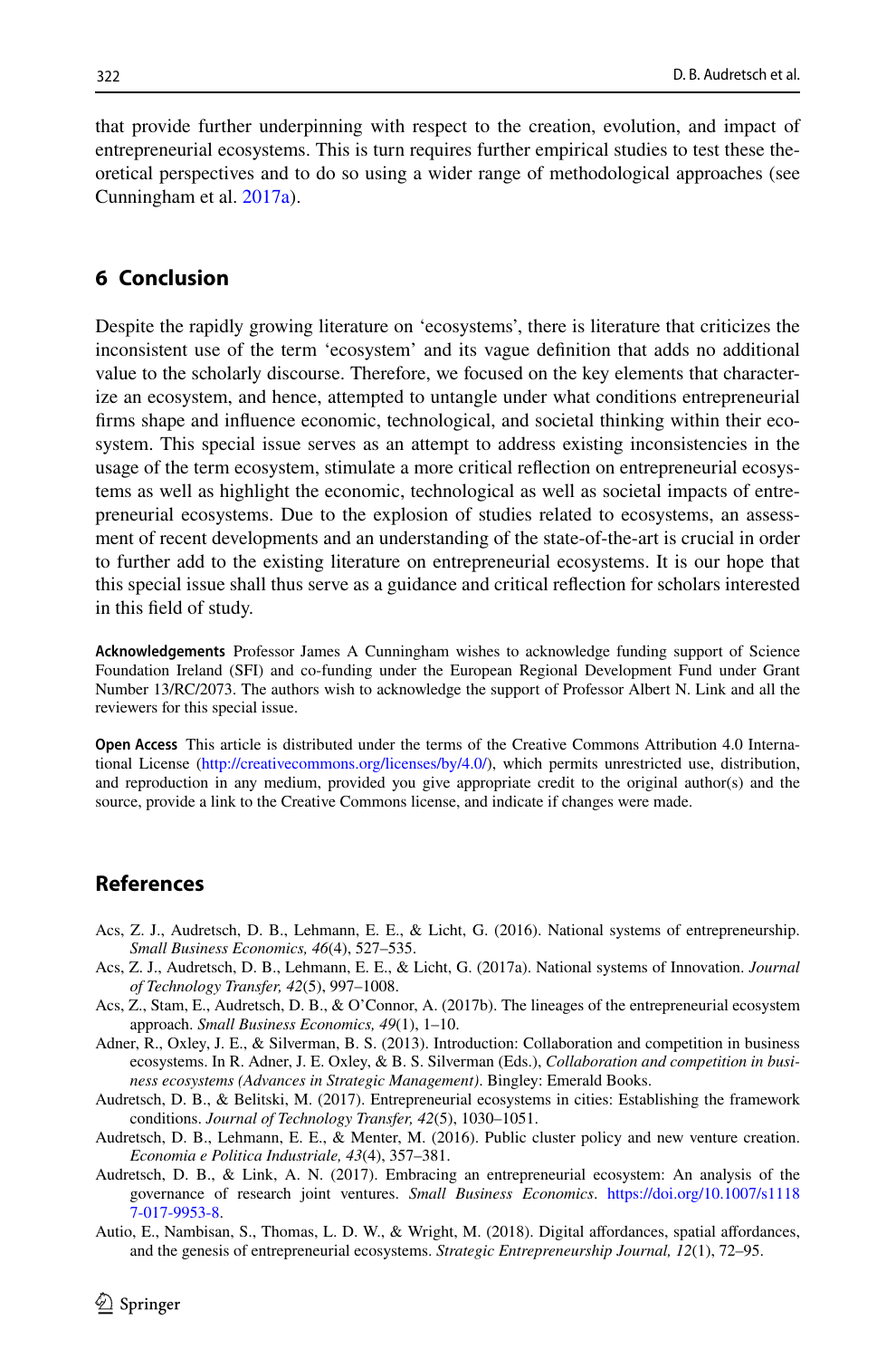- <span id="page-10-20"></span>Backs, S., Günther, M., & Stummer, C. (2018). Stimulating academic patenting in a university ecosystem: An agent-based simulation approach. *The Journal of Technology Transfer*. [https://doi.org/10.1007/](https://doi.org/10.1007/s10961-018-9697-x) [s10961-018-9697-x.](https://doi.org/10.1007/s10961-018-9697-x)
- <span id="page-10-13"></span>Barrett, F. J., & Coperrider, D. L. (1990). Generative metaphor invention: A new approach for working with systems divided by confict and caught in defensive perception. *Journal of Applied Behavioral Science, 26*(2), 219–239.
- <span id="page-10-24"></span>Bewaji, T., Yang, Q., & Han, Y. (2015). Funding accessibility for minority entrepreneurs: An empirical analysis. *Journal of Small Business and Enterprise Development, 22*(4), 716–733.
- <span id="page-10-16"></span>Bhawe, N., & Zahra, S. A. (2017). Inducing heterogeneity in local entrepreneurial ecosystems: The role of MNEs. *Small Business Economics*.<https://doi.org/10.1007/s11187-017-9954-7>.
- <span id="page-10-7"></span>Brown, R., & Mason, C. (2017). Looking inside the spiky bits: A critical review and conceptualisation of entrepreneurial ecosystems. *Small Business Economics, 49*(1), 11–30.
- <span id="page-10-8"></span>Bruns, K., Bosma, N., Sanders, M., & Schramm, M. (2017). Searching for the existence of entrepreneurial ecosystems: A regional cross-section growth regression approach. *Small Business Economics, 49*(1), 31–54.
- <span id="page-10-23"></span>Cardon, M. S., Stevens, C. E., & Potter, D. R. (2011). Misfortunes or mistakes? Cultural sensemaking of entrepreneurial failure. *Journal of Business Venturing, 26*(1), 79–92.
- <span id="page-10-25"></span>Carter, S., Mwaura, S., Ram, M., Trehan, K., & Jones, T. (2015). Barriers to ethnic minority and women's enterprise: Existing evidence, policy tensions and unsettled questions. *International Small Business Journal, 33*(1), 49–69.
- <span id="page-10-19"></span>Civera, A., Meoli, M., & Vismara, S. (2018). Do academic spinofs internationalize? *The Journal of Technology Transfer*.<https://doi.org/10.1007/s10961-018-9683-3>.
- <span id="page-10-17"></span>Clarysse, B., Wright, M., Bruneel, J., & Mahajan, A. (2014). Creating value in ecosystems: Crossing the chasm between knowledge and business ecosystems. *Research Policy, 43*(7), 1164–1176.
- <span id="page-10-10"></span>Colombelli, A., Paolucci, E., & Ughetto, E. (2017). Hierarchical and relational governance and the life cycle of entrepreneurial ecosystems. *Small Business Economics*. [https://doi.org/10.1007/s11187-017-9957-4.](https://doi.org/10.1007/s11187-017-9957-4)
- <span id="page-10-0"></span>Colombo, M. G., Dagnino, G. B., Lehmann E. E., & Salmador, M. P. (2017). The governance of entrepreneurial ecosystems. *Small Business Economics*.<https://doi.org/10.1007/s11187-017-9952-9>.
- <span id="page-10-21"></span>Corrente, S., Greco, S., Nicotra, M., Romano, M., & Schillaci, C. E. (2018). Evaluating and comparing entrepreneurial ecosystems using SMAA and SMAA-S. *The Journal of Technology Transfer*. [https://doi.](https://doi.org/10.1007/s10961-018-9684-2) [org/10.1007/s10961-018-9684-2.](https://doi.org/10.1007/s10961-018-9684-2)
- <span id="page-10-11"></span>Cumming, D., Wert, J. C., & Zhang, Y. (2017). Governance in entrepreneurial ecosystems: venture capitalists versus technology parks. *Small Business Economics*.<https://doi.org/10.1007/s11187-017-9955-6>.
- <span id="page-10-14"></span>Cunningham, J. A., Menter, M., & O'Kane, C. (2018). Value creation in the quadruple helix: A micro level conceptual model of principal investigators as value creators. *R&D Management, 48*(1), 136–147.
- <span id="page-10-15"></span>Cunningham, J. A., Menter, M., & Wirsching, K. (2017b). Entrepreneurial ecosystem governance: A principal investigator centered governance framework. *Small Business Economics*. [https://doi.org/10.1007/s1118](https://doi.org/10.1007/s11187-017-9959-2) [7-017-9959-2](https://doi.org/10.1007/s11187-017-9959-2).
- <span id="page-10-26"></span>Cunningham, J. A., Menter, M., & Young, C. (2017a). A review of qualitative case methods trends and themes used in technology transfer research. *The Journal of Technology Transfer, 42*(4), 923–956.
- <span id="page-10-22"></span>Cunningham, J. A., & O'Reilly, P. (2018). Macro, meso and micro perspectives of technology transfer. *The Journal of Technology Transfer, 43*(3), 545–557.
- <span id="page-10-1"></span>D'Aveni, R. A. (1994). *Hypercompetition: Managing the dynamics of strategic maneuvering*. New York: The Free Press.
- <span id="page-10-2"></span>D'Aveni, R. A., Dagnino, G. B., & Smith, K. G. (2010). The age of temporary advantage. *Strategic Management Journal, 31*(13), 1371–1385.
- <span id="page-10-6"></span>Deog-Seong, O., Phillips, F., Park, S., & Lee, E. (2016). Innovation ecosystems: A critical examination. *Technovation, 54*(1), 1–6.
- <span id="page-10-18"></span>Fudickar, R., & Hottenrott, H. (2018). Public research and the innovation performance of new technology based Firms. *The Journal of Technology Transfer*. [https://doi.org/10.1007/s10961-018-9695-z.](https://doi.org/10.1007/s10961-018-9695-z)
- <span id="page-10-12"></span>Ghio, N., Guerini, M., & Lamastra-Rossi, C. (2017). The creation of high-tech ventures in entrepreneurial ecosystems: Exploring the interactions among university knowledge, cooperative banks, and individual attitudes. *Small Business Economics*.<https://doi.org/10.1007/s11187-017-9958-3>.
- <span id="page-10-9"></span>Hayter, C. S. (2017). A trajectory of early-stage spinoff success: The role of knowledge integration within an entrepreneurial university ecosystem. *Small Business Economics, 47*(3), 633–656.
- <span id="page-10-3"></span>Iansiti, M., & Levien, R. (2004). *The keystone advantage: What the new dynamics of business ecosystems mean for strategy, innovation, and sustainability*. Boston: Harvard Business Press.
- <span id="page-10-4"></span>Isenberg, D. (2010). The big idea: How to start and entrepreneurial revolution. *Harvard Business Review, 88*(6), 40–50.
- <span id="page-10-5"></span>Isenberg, D. (2014). What an Entrepreneurship Ecosystem actually is. *Harvard Business Review, 5,* 1–7.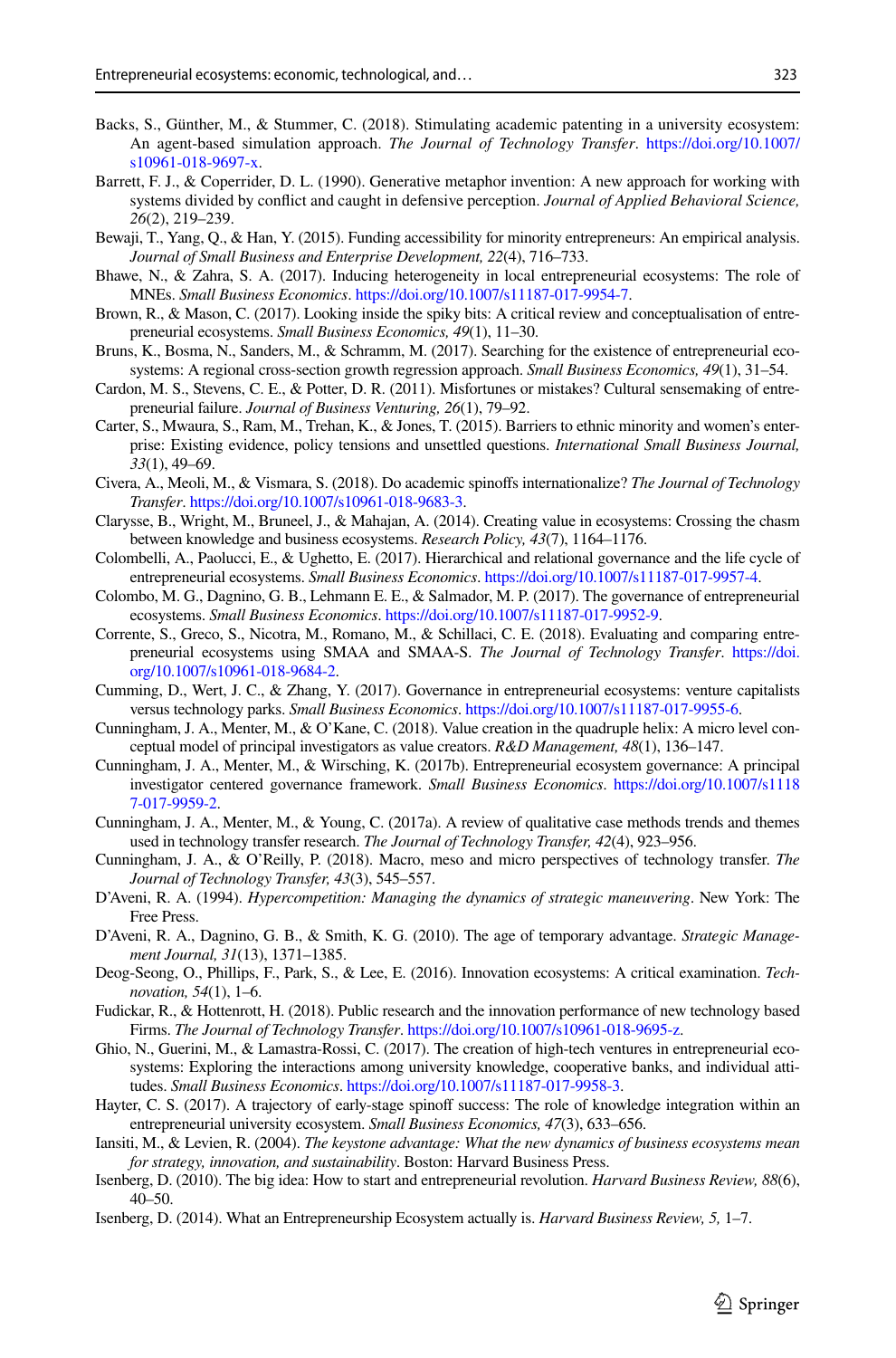- <span id="page-11-3"></span>Jackson, M. O., Rogers, B. W., & Zenou, Y. (2017). The economic consequences of social-network structure. *Journal of Economic Literature, 60*(1), 49–95.
- <span id="page-11-27"></span>Jarchow, S., & Röhm, A. (2018). Patent-based investment funds: From invention to innovation. *The Journal of Technology Transfer*.<https://doi.org/10.1007/s10961-018-9691-3>.
- <span id="page-11-21"></span>Kamoche, K. N., Cunha, M. P. E., & Cunha, J. V. D. (2003). Towards a theory of organizational improvisation: Looking beyond the Jazz Metaphor. *Journal of Management Studies, 40*(8), 2023–2051.
- <span id="page-11-0"></span>Kuratko, D. F. (2017). *Entrepreneurship: Theory, process, & practice*. Mason: Cengage Learning.
- <span id="page-11-6"></span>Kuratko, D. F., Fisher, G., Bloodgood, J. M., & Hornsby, J. S. (2017). The paradox of new venture legitimation within an entrepreneurial ecosystem. *Small Business Economics, 49*(1), 119–140.
- <span id="page-11-4"></span>Lehmann, E. E., & Menter, M. (2016). University industry collaboration and regional wealth. *The Journal of Technology Transfer, 41*(6), 1284–1307.
- <span id="page-11-5"></span>Lehmann, E. E., & Menter, M. (2018). Public cluster policy and performance. *The Journal of Technology Transfer, 43*(3), 558–592.
- <span id="page-11-12"></span>List, F. (1841). Das nationale system der politischen Ökonomie, Stuttgart und Tübingen, 1841, (National System of Political Economy, transl. by Matile, G. A., 1856, Philadelphia: J. B. Lipptincott & Co.).

<span id="page-11-11"></span>Marshall, A. (1890). *Principles of political economy*. New York: Maxmillan.

- <span id="page-11-18"></span>Meoli, M., Paleari, S., & Vismara, S. (2017). The governance of universities and the establishment of academic spinof. *Small Business Economics*.<https://doi.org/10.1007/s11187-017-9956-5>.
- <span id="page-11-1"></span>Minà, A., Dagnino, G. B., & Ben-Letaifa, S. (2016). Competition and cooperation in entrepreneurial ecosystems: A life-cycle analysis of canadian ICT ecosystems. In F. Belussi & L. Orsi (Eds.), *Innovation, alliances and networks in high-tech environment* (pp. 65–81). Abingdon: Routledge.
- <span id="page-11-7"></span>Moore, J. F. (1993). Predators and prey—A new ecology of competition. *Harvard Business Review, 71*(3), 75–86.
- <span id="page-11-8"></span>Moore, J. F. (1997). *The death of competition: Leadership and strategy in the age of business ecosystems*. New York: Harper Collins.
- <span id="page-11-20"></span>Morgan, G. (1983). More on Metaphor: Why we cannot control tropes in administrative science. *Administrative Science Quarterly, 28*(4), 601–607.
- <span id="page-11-13"></span>Nelson, R. R., & Winter, S. G. (1982). The Schumpeterian tradeoff revisited. The American Economic Review, *72*(1), 114–132.
- <span id="page-11-26"></span>Nepelski, D., Pesole, A., & Van Roy, V. (2018). The organisational and geographic diversity and innovation potential of EU-funded research projects. *The Journal of Technology Transfer*. [https://doi.org/10.1007/](https://doi.org/10.1007/s10961-018-9692-2) [s10961-018-9692-2.](https://doi.org/10.1007/s10961-018-9692-2)
- <span id="page-11-28"></span>Neumeyer, X., & Santos, S. (2018). Having friends in high places: An empirical study on social boundaries in entrepreneurial ecosystems. *The Journal of Technology Transfer* (this issue).
- <span id="page-11-10"></span>Oh, D. S., Phillips, F., Park, S., & Lee, E. (2016). Innovation ecosystems: A critical examination. *Technovation, 54,* 1–6.
- <span id="page-11-2"></span>Porter, M. E. (1990). *The competitive advantage of nations*. New York: The Free Press.
- <span id="page-11-16"></span>Rampersad, G. (2016). Entrepreneurial ecosystems: A governance perspective. *Journal of Research in Business, Economics and Management, 7*(3), 1122–1134.
- <span id="page-11-22"></span>Roberts, J. (2004). *The modern frm*. Oxford/New York: Oxford University Press.
- <span id="page-11-29"></span>Simmons, S. A., Wiklund, J., Levie, J., Bradley, S. W., & Sunny, S. A. (2018). Gender gaps and reentry into entrepreneurial ecosystems after business failure. *Small Business Economics*. [https://doi.org/10.1007/](https://doi.org/10.1007/s11187-018-9998-3) [s11187-018-9998-3.](https://doi.org/10.1007/s11187-018-9998-3)
- <span id="page-11-9"></span>Smith, T. M., & Smith, R. L. (2015). *Elements of ecology*. Essex: Pearson Publishers.
- <span id="page-11-23"></span>Stam, E. (2015). Entrepreneurial ecosystems and regional policy: A sympathetic critique. *European Planning Studies, 23*(9), 1759–1769.
- <span id="page-11-14"></span>Stam, E. (2017a). Entrepreneurial ecosystems and regional policy: A sympathetic critique. *European Planning Studies, 23*(9), 121–127.
- <span id="page-11-15"></span>Stam, E. (2017b). Measuring entrepreneurial ecosystems. U. S. E. Discussion paper Series Nr. 17-11- Utrecht University.
- <span id="page-11-24"></span>Stephen, L., Vargo, S. L., & Akaka, M. A. (2012). Value cocreation and service systems (Re)Formation: A service ecosystems view. *Service Science, 4*(3), 207–217.
- <span id="page-11-17"></span>Sussan, F., & Acs, Z. J. (2017). The digital entrepreneurial ecosystem. *Small Business Economics, 49*(1), 55–73.
- <span id="page-11-19"></span>Tsoukas, H. (1991). The missing link: A transformational view of metaphors in organizational science. *Academy of Management Review, 16*(3), 566–585.
- <span id="page-11-30"></span>Van Niekerk, L., Lorenzo, T., & Mdlokolo, P. (2006). Understanding partnerships in developing disabled entrepreneurs through participatory action research. *Disability and Rehabilitation, 28*(5), 323–331.
- <span id="page-11-25"></span>Vargo, S. L., & Lusch, R. F. (2010). From repeat patronage to value co-creation in service ecosystems: A transcending conceptualization of relationship. *Journal of Business Market Management, 4*(4), 169–179.